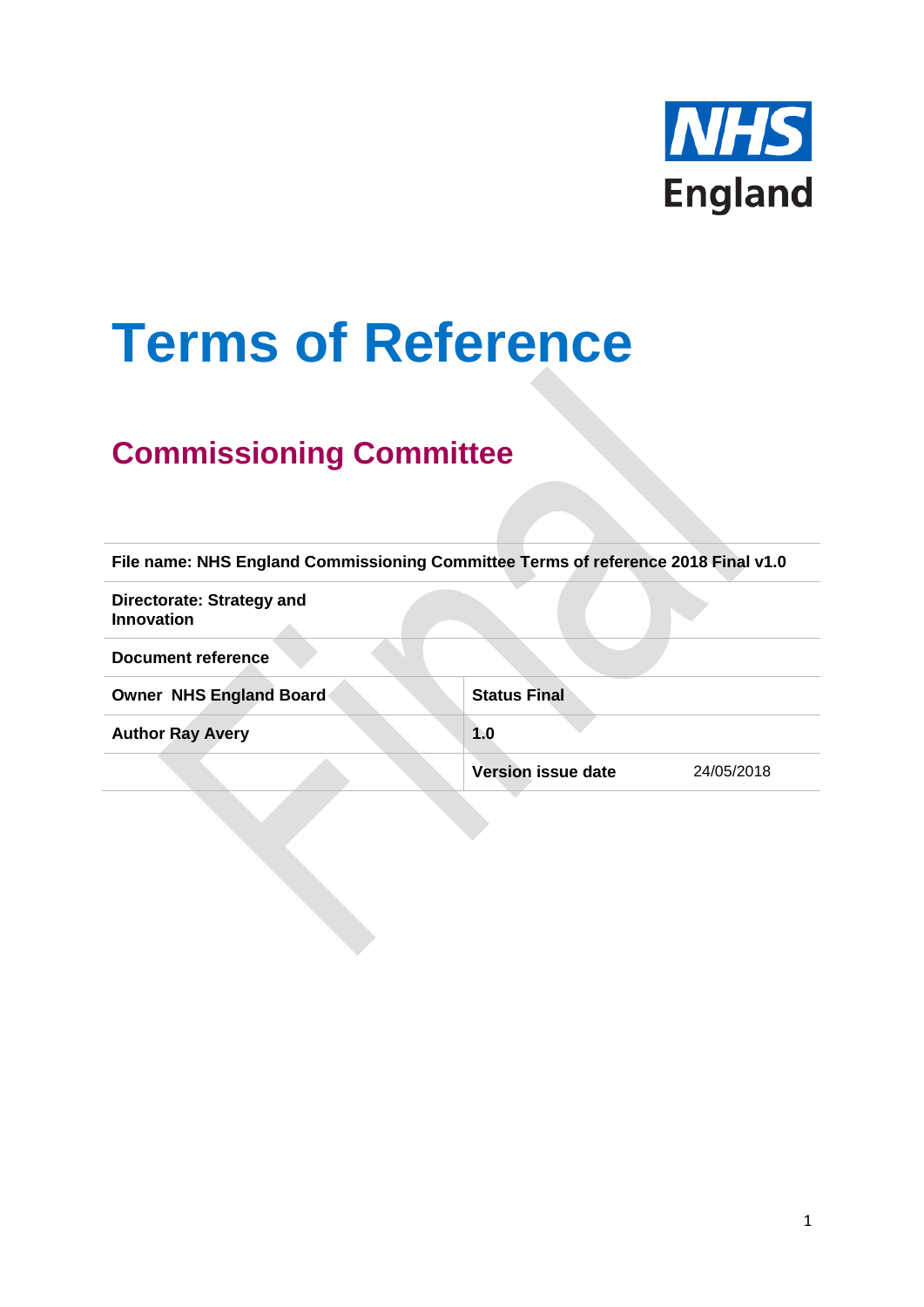#### **Document management**

#### **Revision history**

| <b>Version</b> | <b>Date</b> | <b>Summary of changes</b>                                                                                                                                 |
|----------------|-------------|-----------------------------------------------------------------------------------------------------------------------------------------------------------|
| 0.1            | 22/01/2018  | 2017 version put in revised corporate template                                                                                                            |
| 0.2            | 24/01/2018  | Comments from Board Governance Team                                                                                                                       |
| 0.3            | 01/03/2018  | Updated to accept above comments and planned changes to<br>Committee membership in 2018                                                                   |
| 0.4            | 05/03/2018  | Updated to accept comments from the Director of Commissioning<br>Policy and the Head of Commissioning Policy Unit                                         |
| 0.5            | 13/03/2018  | Updated to reflect comments from in-coming Chair of the<br><b>Committee and Board Governance Team</b>                                                     |
| 0.6            | 14/03/2018  | Updated to reflect edits from Head of Commissioning Policy Unit<br>on new text to reflect NHS England and NHS Improvement joint<br>finance advisory group |
| 0.6            | 05/04/2018  | vO.6 as approved at 28 March 2018 Commissioning Committee                                                                                                 |
| Final          | 23/05/2018  | V0.6 as ratified by the NHS England Board                                                                                                                 |

#### **Approved by**

This document must be approved by the following people:

| <b>Name</b>              | <b>Date</b> | <b>Version</b> |
|--------------------------|-------------|----------------|
| <b>NHS England Board</b> | 23 May 2018 | Final          |

#### **Related documents**

| <b>Title</b>                | Owner                          | <b>Location</b>                                                                                             |
|-----------------------------|--------------------------------|-------------------------------------------------------------------------------------------------------------|
| <b>Scheme of Delegation</b> | <b>Chief Financial Officer</b> | https://www.england.nhs.uk/wp-<br>content/uploads/2017/07/pol-<br>0002-scheme-of-delegation-<br>$V7.3$ .pdf |

#### **Document control**

The controlled copy of this document is maintained by NHS England. Any copies of this document held outside of that area, in whatever format (e.g. paper, email attachment), are considered to have passed out of control and should be checked for currency and validity.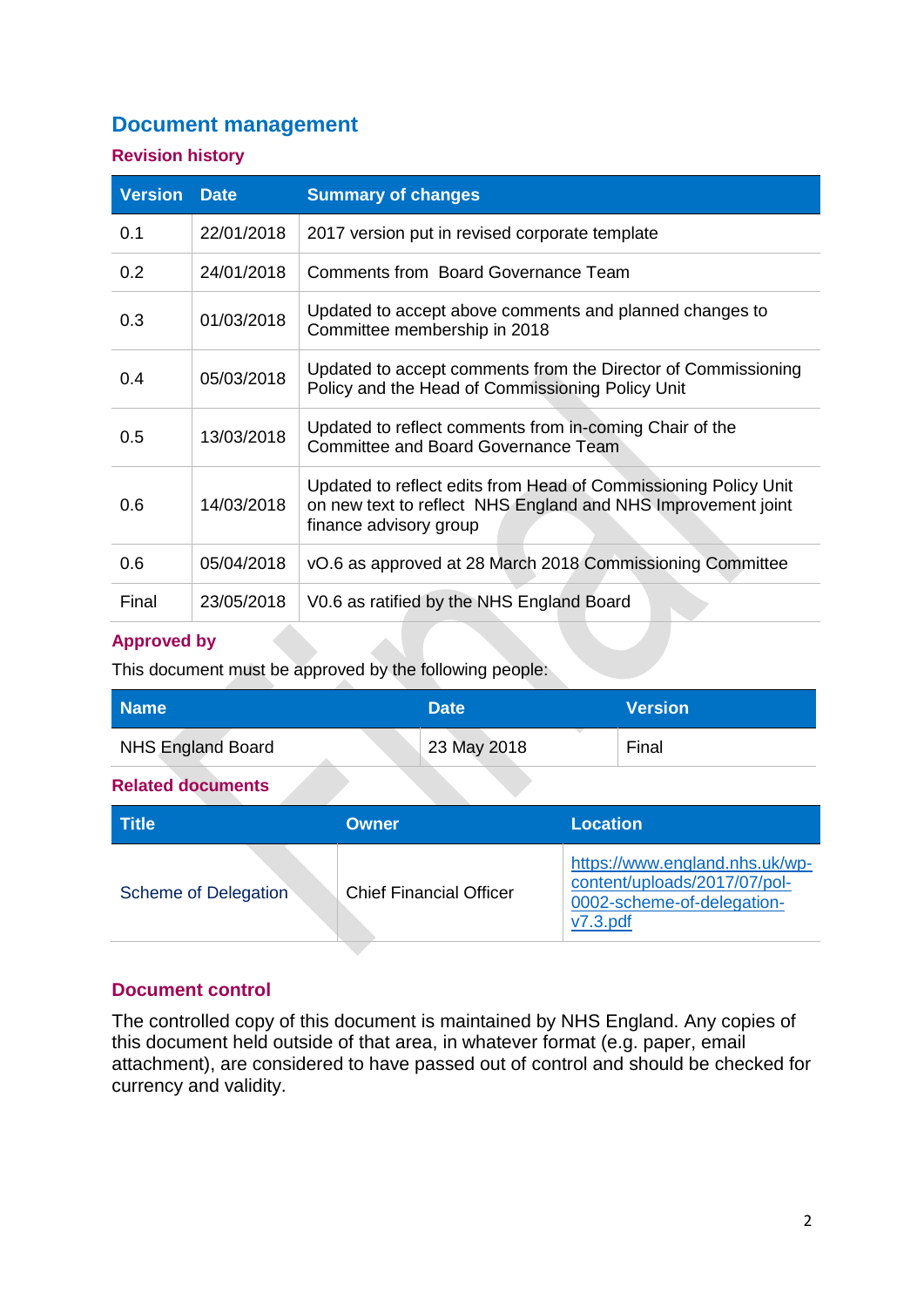## **Contents**

| $\mathbf{1}$ .   |  |
|------------------|--|
| 2.               |  |
| 3.               |  |
|                  |  |
| $\overline{4}$ . |  |
| 5.               |  |
|                  |  |
| 6.               |  |
| 7.               |  |
| 8.               |  |
| 9.               |  |
|                  |  |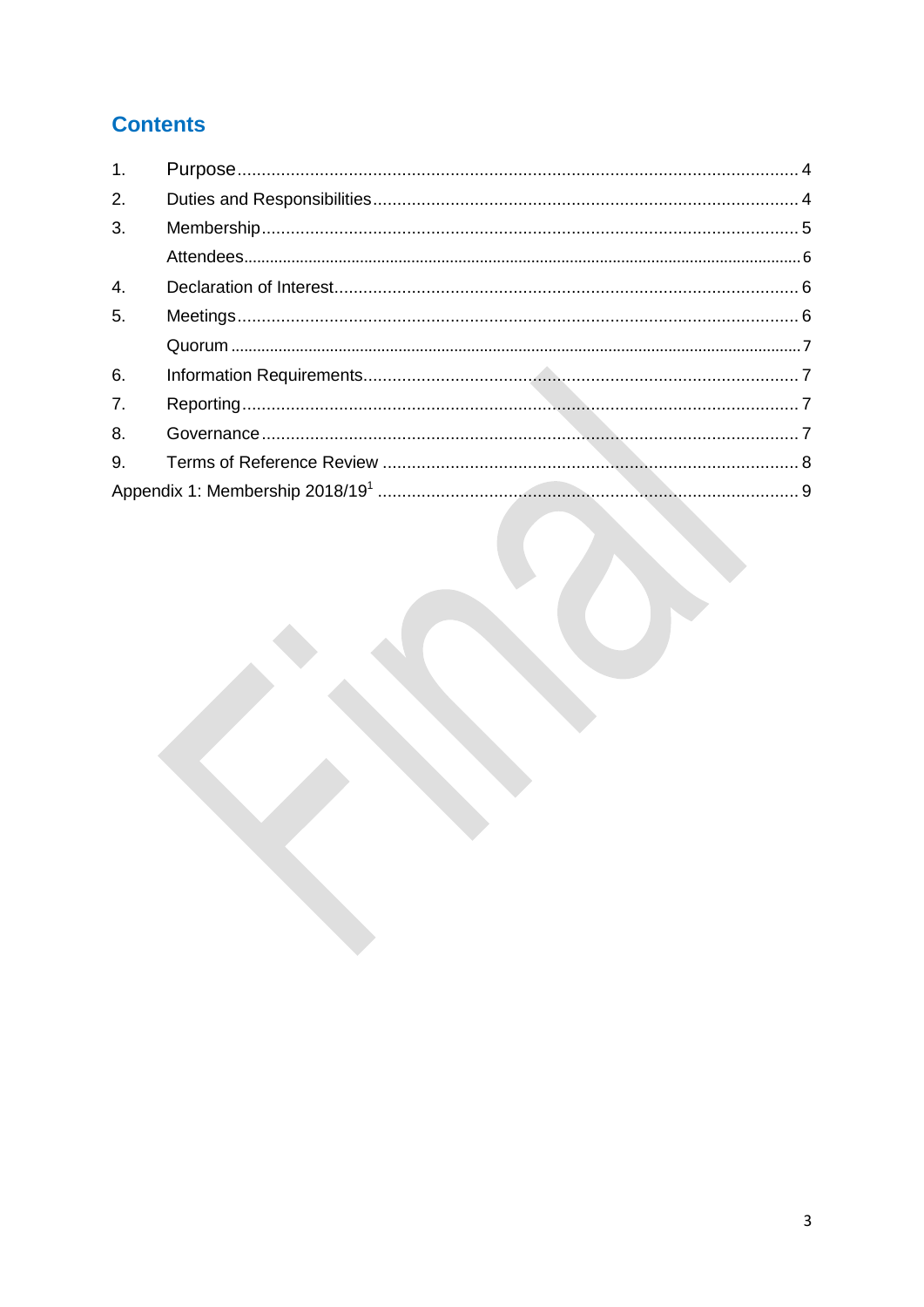#### <span id="page-3-0"></span>**1. Purpose**

The Board has established a Commissioning Committee as a committee of the Board to support them in their responsibilities for issues on the oversight, assurance and development of the commissioning system; the development and implementation of strategy for the commissioning sector; agreeing commissioning priorities and resource allocation, and receiving assurance that performance, quality and financial outcomes are delivered.

#### <span id="page-3-1"></span>**2. Duties and Responsibilities**

As outlined in the NHS England [Scheme of Delegation](https://www.england.nhs.uk/wp-content/uploads/2017/07/pol-0002-scheme-of-delegation-v7.3.pdf) the Commissioning Committee will advise the Board and Accounting Officer on:

#### **Section 15**

#### **Scheme of Delegation of Statutory Functions, Duties and Powers in respect of Clinical Commissioning Groups**

| Reference: NHS<br>Act 2006   | <b>Functions, Duties and Powers:</b>                                                |
|------------------------------|-------------------------------------------------------------------------------------|
| Section 14B &<br>Regulations | Consider applications for the establishment of CCGs.<br>$\bullet$                   |
| Section 14C &<br>Regulations | Determine applications under section 14B NHS Act 2006.<br>$\bullet$                 |
| Section 14G                  | Consider and determine applications for merger by two or<br>$\bullet$<br>more CCGs. |
| Section 14H                  | Make decisions on whether to dissolve one or more CCGs.<br>$\bullet$                |

#### **Section 22 Functions, Duties and Powers Delegated by the Board to Committees**

| <b>Committee:</b>          | <b>Functions, Duties and Powers:</b>                                                                                                                              |  |
|----------------------------|-------------------------------------------------------------------------------------------------------------------------------------------------------------------|--|
| Commissioning<br>Committee | The authority to make decisions on the exercise of statutory<br>powers in respect of Clinical Commissioning Groups,<br>including making decisions on intervention |  |

The committee will on behalf of the Board:

- Oversee development and implementation of strategy for the commissioning sector
- Oversee financial planning and performance for NHS England and the Commissioning System
- Support the NHS England and NHS Improvement Joint Finance Advisory Group (JFAG) through :
	- $\circ$  oversight of the delivery of efficiency savings
	- o providing the formal NHS England decision making route on matters arising from the JFAG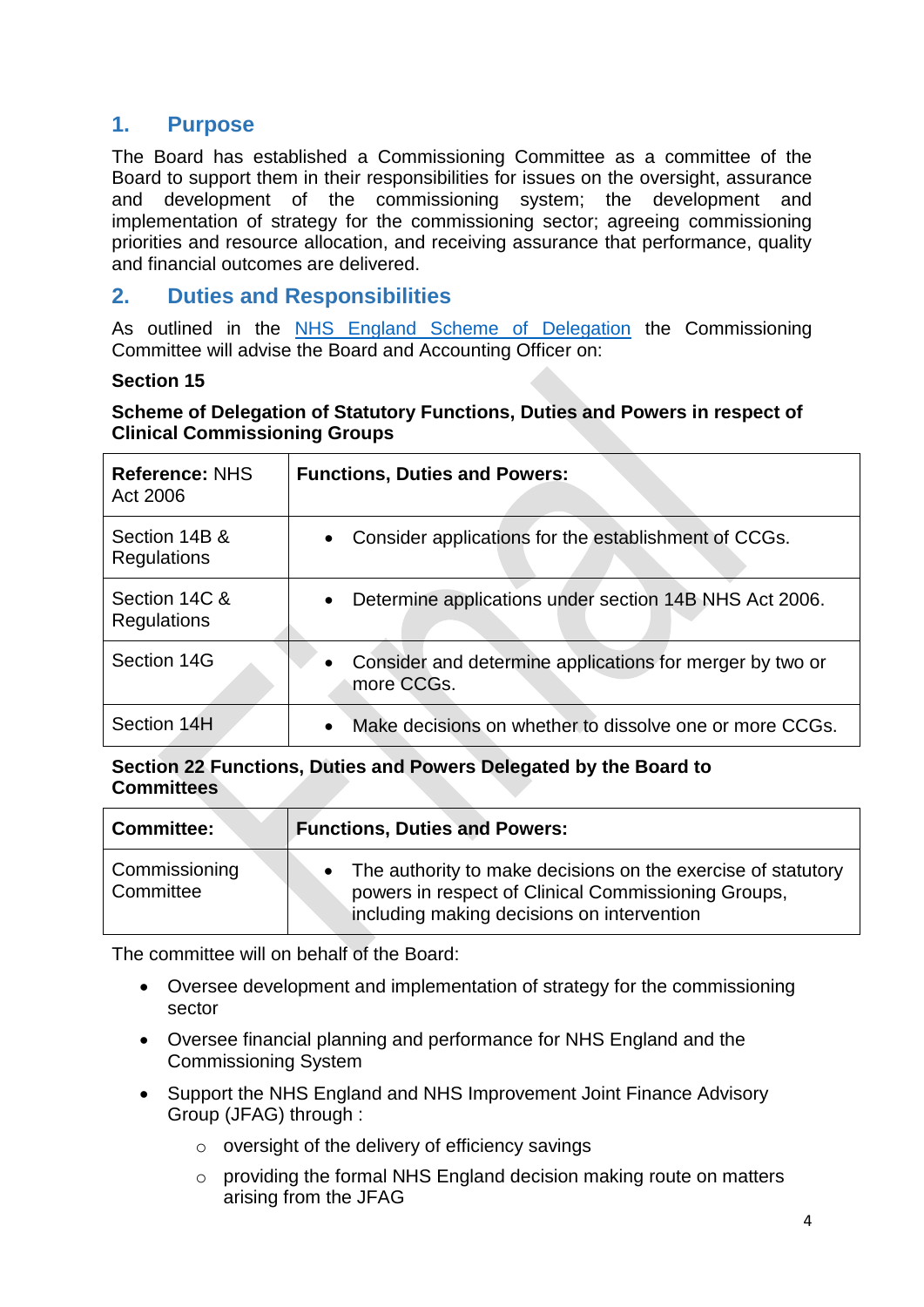- Set the service and financial policy framework for commissioning, to ensure robust planning is in place so services are patient focused and clinically led, and managed within budget
- Review and agree changes to individual elements of the financial policy framework for the commissioning sector
- Agree in-year commissioning resource prioritisation
- Assure in-year financial performance and risk appraisal including the commissioning sector, central running, programme costs and reserves
- Seek assurance there are robust systems and processes in place for monitoring and assuring the performance and quality of directly commissioned services, engaging with patients and the public as required, and driving for continuous quality improvement
- Receive assurance that required quality, performance and financial outcomes are delivered, with associated risks identified and mitigated
- Oversight of national agreements with other parties
- Receive and assure reports from groups whose activity falls under the remit of the Committee
- Oversee assurance of CSUs and ensure that they are fit for purpose to deliver high quality services.

#### <span id="page-4-0"></span>**3. Membership**

The following members of the Commissioning Committee have been appointed by the Board.

<span id="page-4-1"></span>

| <b>Name</b>                    | <b>Position</b>                                                                                                 |
|--------------------------------|-----------------------------------------------------------------------------------------------------------------|
| <b>Wendy Becker (Chair)</b>    | <b>Non-executive Director</b>                                                                                   |
| Lord Victor Adebowale          | <b>Non-executive Director</b>                                                                                   |
| <b>Noel Gordon</b>             | <b>Non-executive Director</b>                                                                                   |
| <b>Michelle Mitchell</b>       | <b>Non-executive Director</b>                                                                                   |
| Paul Baumann                   | <b>Chief Financial Officer</b>                                                                                  |
| <b>Professor Jane Cummings</b> | <b>Chief Nursing Officer</b>                                                                                    |
| lan Dodge                      | National Director: Strategy and Innovation                                                                      |
| <b>Professor Stephen Powis</b> | <b>National Medical Director</b>                                                                                |
| <b>Simon Stevens</b>           | <b>Chief Executive</b>                                                                                          |
| <b>Matthew Swindells</b>       | National Director: Operations and Information                                                                   |
| <b>Richard Barker</b>          | Regional Director, North of England                                                                             |
| Dr Amanda Doyle                | CCG representative (Chief Clinical Officer,<br><b>Blackpool CCG and Co-Chair NHS Clinical</b><br>Commissioners) |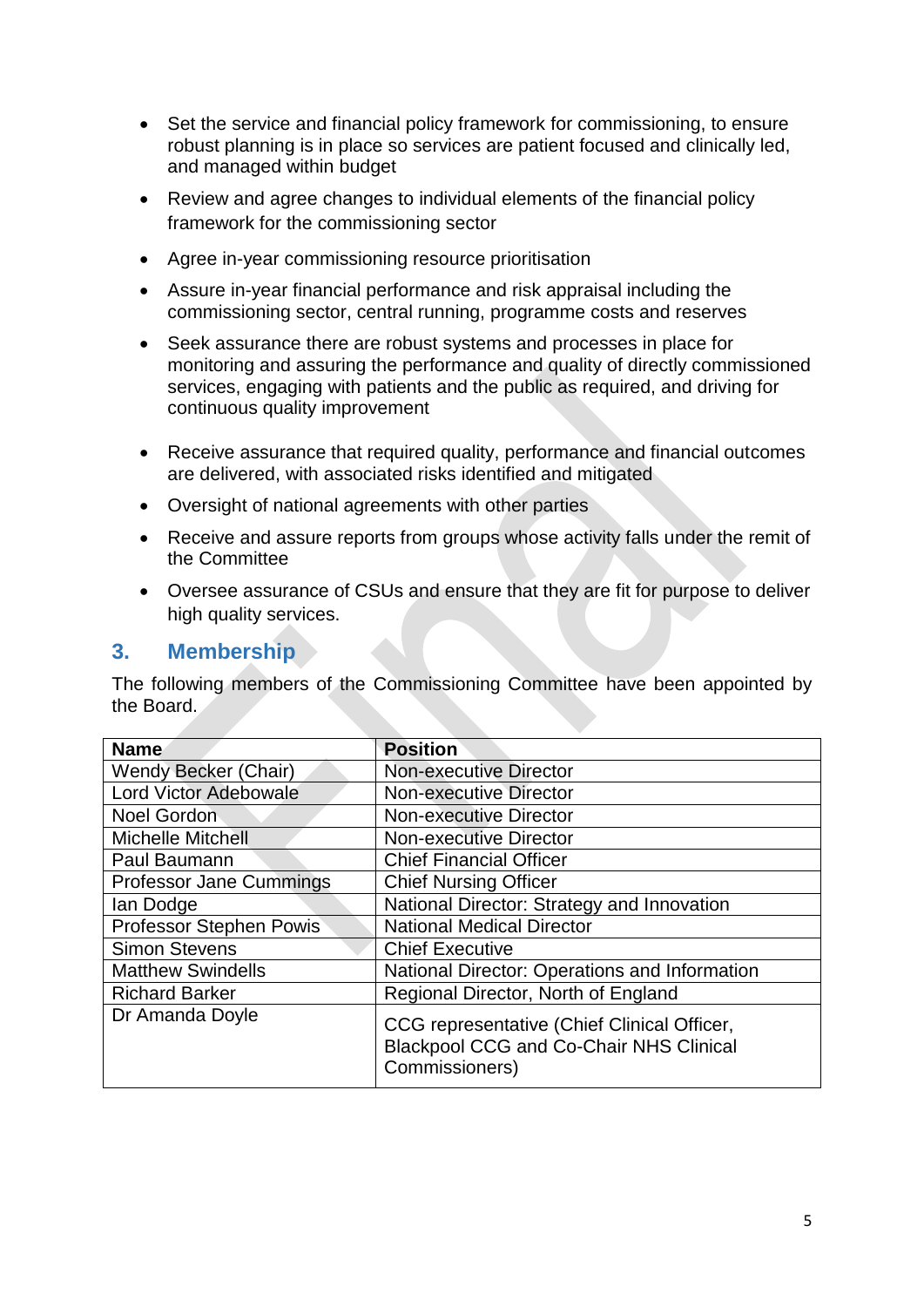#### **Attendees**

The following individuals will attend as appropriate to provide advice, support and information but are not members of the Commissioning Committee and therefore, do not have voting rights.

| <b>Name</b>                 | <b>Position</b>                                 |
|-----------------------------|-------------------------------------------------|
| Professor Sir Malcolm Grant | Chair, NHS England                              |
| <b>Emily Lawson</b>         | National Director: Transformation and Corporate |
|                             | <b>Operations</b>                               |
| <b>Simon Currie</b>         | Director of Financial Planning and Delivery     |
| Ivan Ellul                  | Director of Commissioning Policy                |
| Dr Arvind Madan             | <b>Director of Primary Care Delivery</b>        |
| <b>Matthew Style</b>        | <b>Director of Strategic Finance</b>            |
| Johannes Wolff              | <b>Head of Commissioning Policy Unit</b>        |

All other non-executive directors have a standing invite to attend.

The Commissioning Committee may ask any other officials of the organisation to attend and assist it with its discussions on any particular matter;

The Commissioning Committee may ask any or all of those who normally attend but who are not members to withdraw to facilitate open and frank discussion of particular matters.

#### <span id="page-5-0"></span>**4. Declaration of Interest**

All members and attendees of the Commissioning Committee must declare any relevant personal, non-personal, pecuniary or potential interests at the commencing of any meeting. The Chair of the Committee will determine if there is a conflict of interest such that the member and/or attendee will be required to not participate in a discussion.

All potential conflicts of interest must be declared and dealt with in line with NHS England's policies/procedures for handling conflicts of interest. All declarations of interest will be minuted.

The Board Governance Team can provide advice on this matter and in addition, guidance on reporting Declaration of Interests can be found at [SO9.1 of the Standing](https://www.england.nhs.uk/wp-content/uploads/2016/06/pol-0001-standing-orders-v6.pdf)  [Orders](https://www.england.nhs.uk/wp-content/uploads/2016/06/pol-0001-standing-orders-v6.pdf) and [Standards of Business Conduct.](https://www.england.nhs.uk/wp-content/uploads/2012/11/stand-bus-cond.pdf) A template for the Declaration of Interest can be found [here.](https://nhsengland.sharepoint.com/TeamCentre/TCO/board/_layouts/15/DocIdRedir.aspx?ID=K57F673QWXRZ-1392088303-11)

#### <span id="page-5-1"></span>**5. Meetings**

The Commissioning Committee will be provided with a secretariat function by the Head of Commissioning Policy Unit.

The Board or the Accounting Officer may ask the Commissioning Committee to convene further meetings to discuss particular issues on which they want the Committee's advice.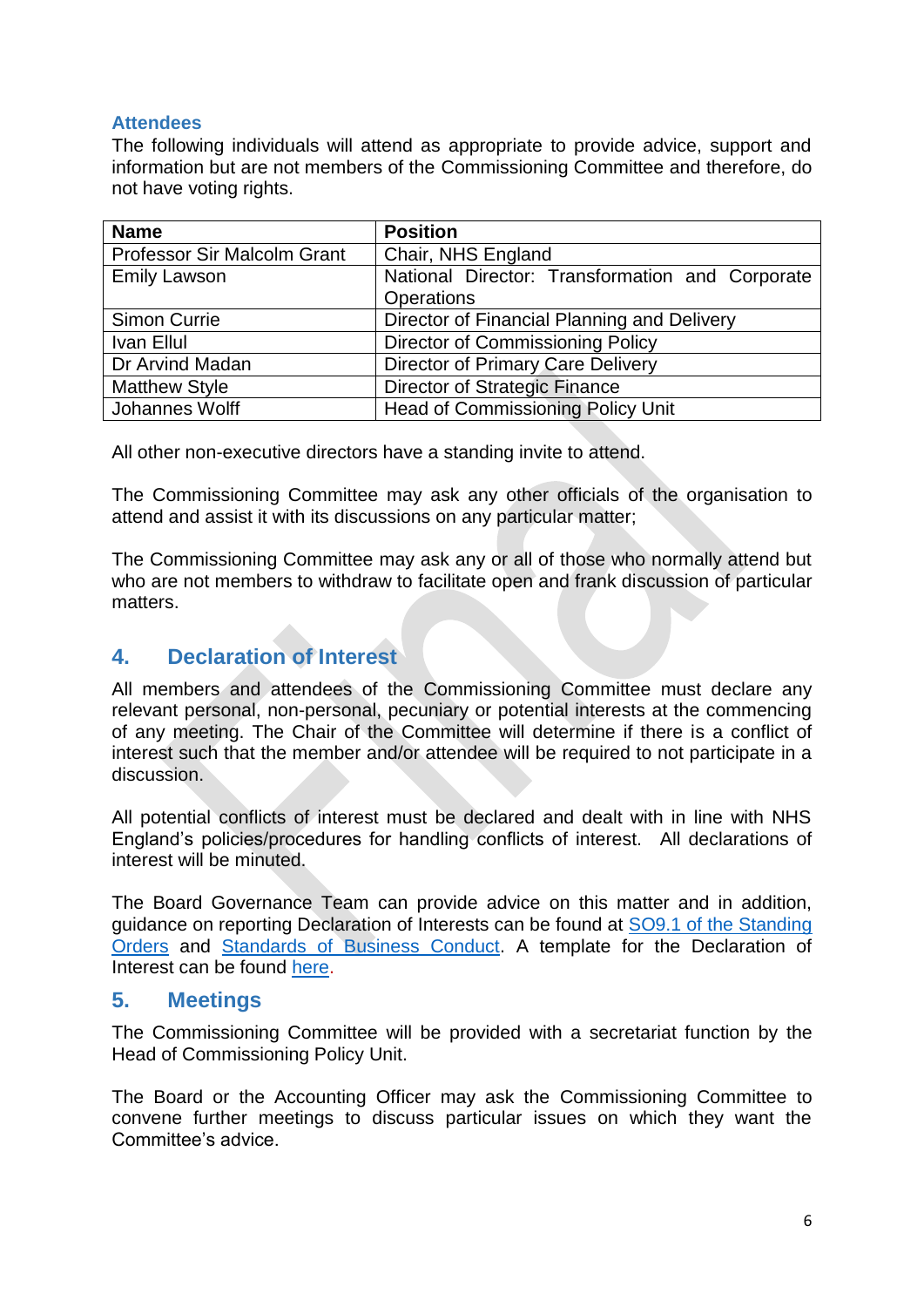#### <span id="page-6-0"></span>**Quorum**

The Commissioning Committee will meet at least eight times a year. The Chair of the Commissioning Committee may convene additional meetings, as they deem necessary.

A minimum of four members of the twelve will be present for the meeting to be deemed quorate. This should be a minimum of 1/3 of members, including at least one non-executive member and one executive member / national director.

#### <span id="page-6-1"></span>**6. Information Requirements**

For each meeting the Commissioning Committee will be provided (not less than five working days prior to the meeting) with:

• A full pack of the agreed papers

As and when appropriate the Commissioning Committee will be provided (well ahead of the meeting) with:

- Any amendments to papers issued for a meeting
- An annual schedule of meetings

#### <span id="page-6-2"></span>**7. Reporting**

The Commissioning Committee will report in writing to the Board and Accounting Officer after each meeting.

The Commissioning Committee will provide the Board and Accounting Officer with an Annual Report in July each year, timed to support finalisation of the accounts and the Governance Statement, summarising its conclusion from the work it has done during the year.

#### <span id="page-6-3"></span>**8. Governance**

The Committee will be provided with a secretariat function by the Head of Commissioning Policy Unit,

They will ensure that minutes of the meeting are taken and provide appropriate support to the Chair and members. Duties will include:

- Committee meetings shall be set before the start of the financial year
- meeting administration, agreement of agenda with Chair and attendees and collation of papers
- ensuring that minutes are taken and keeping a record of matters arising and issues to be carried forward
- timely distribution of papers before each meeting, usually a minimum of five working days
- record of actions and other matters arising or issues to be carried forward
- the secretariat will prepare an attendance register for each meeting and ensure that the attendance/non-attendance of all individuals is correctly recorded at each meeting.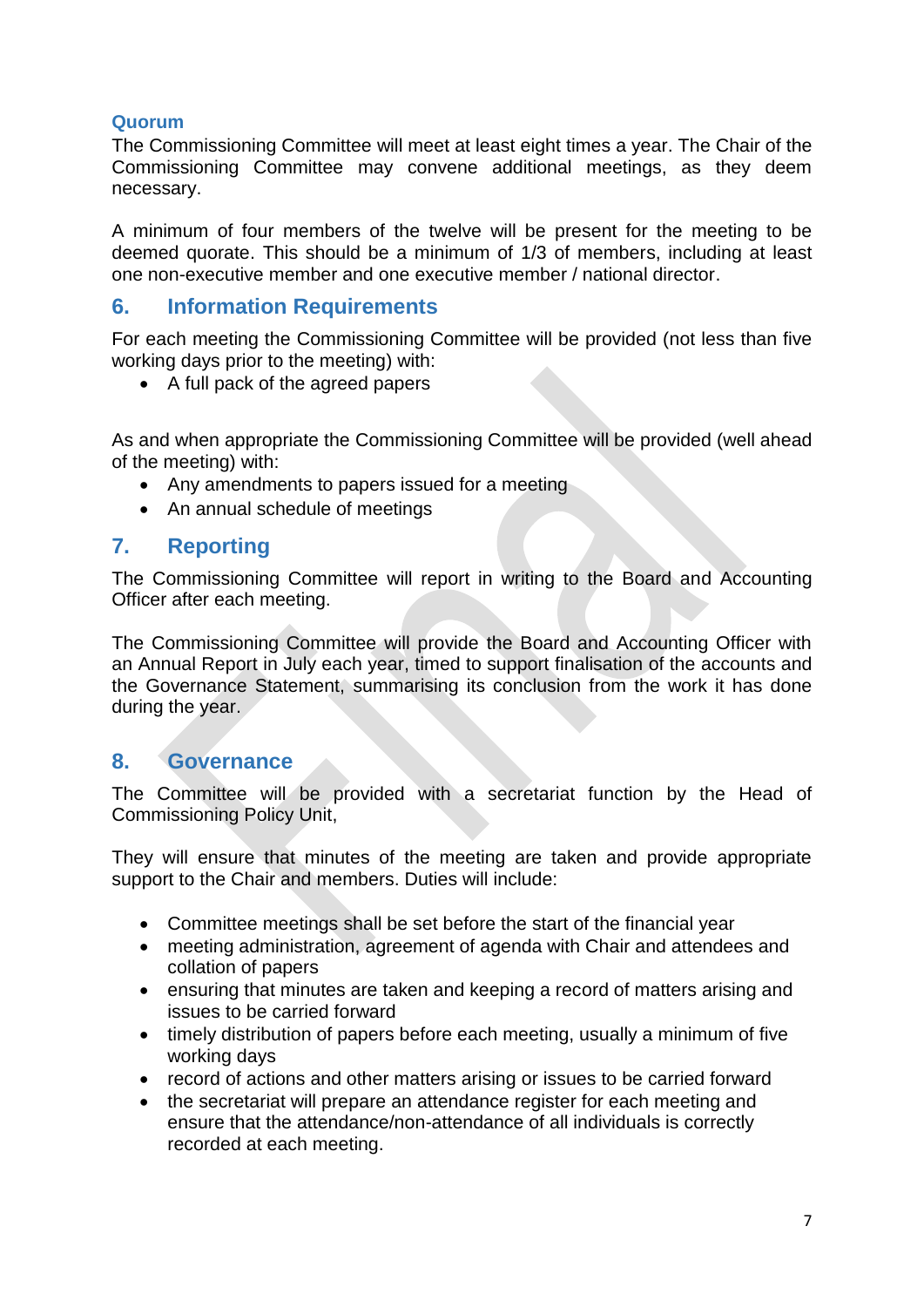The Board or the Accounting Officer may ask the Committee to convene further meetings to discuss particular issues on which they want the Committee's advice.

The committee will meet 10-12 times each year. Where necessary, the committee will communicate electronically to take decisions outside of formal meetings. All decisions taken in this way will be formally recorded at the next meeting.

#### <span id="page-7-0"></span>**9. Terms of Reference Review**

The Commissioning Committee Terms of Reference will be reviewed as a minimum on an annual basis. This will be in April 2019 in line with preparing the Annual Report to the Board.